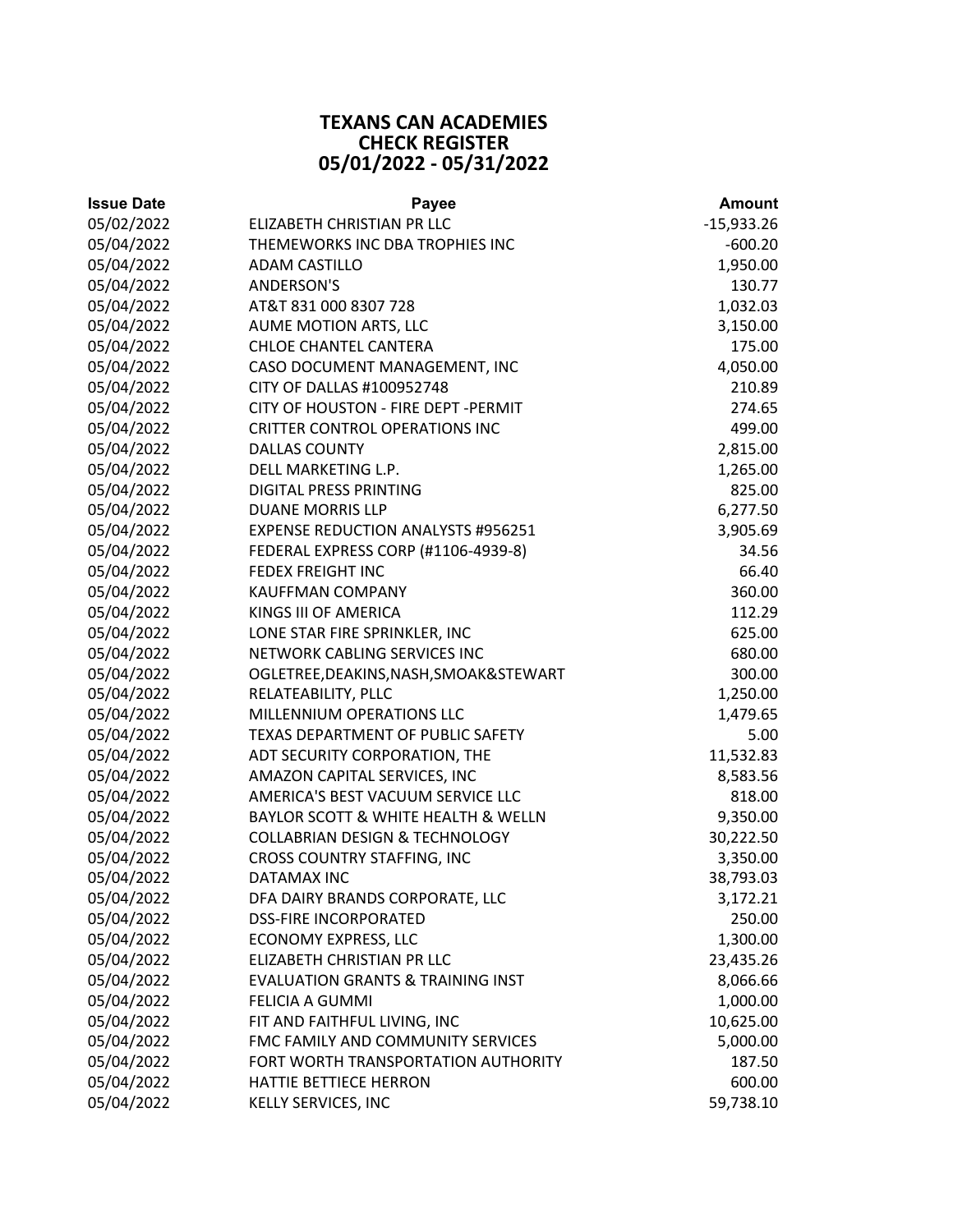| 05/04/2022 | LABATT FOOD SERVICE #617946               | 10,992.23   |
|------------|-------------------------------------------|-------------|
| 05/04/2022 | THE BLAKE LEATH GROUP, LLC                | 14,750.00   |
| 05/04/2022 | LONE STAR OVERNIGHT, LLC                  | 549.55      |
| 05/04/2022 | MC AIR CONDITIONING & HEATING LLC         | 4,987.18    |
| 05/04/2022 | RAQUEL V ARCAUTE DBA RVA CONSULTING       | 5,150.00    |
| 05/04/2022 | SCHOOL NURSE SUPPLY INC                   | 801.00      |
| 05/04/2022 | SHI GOVERNMENT SOLUTIONS, INC.            | 1,343.00    |
| 05/04/2022 | SPAETH MACHINE SHOP, INC                  | 1,115.00    |
| 05/04/2022 | TASBO - TX ASSOC SCHOOL BUSINESS          | 470.00      |
| 05/04/2022 | <b>ABBY A HAYES</b>                       | 1,000.00    |
| 05/04/2022 | <b>UPS - # 0R1A01</b>                     | 228.83      |
| 05/04/2022 | <b>VALIDATE ME! LLC</b>                   | 3,575.00    |
| 05/04/2022 | <b>WEDGE SUPPLY LLC</b>                   | 392.48      |
| 05/05/2022 | <b>ADAM CASTILLO</b>                      | $-1,950.00$ |
| 05/05/2022 | <b>ANDERSON'S</b>                         | $-130.77$   |
| 05/05/2022 | AT&T 831 000 8307 728                     | $-1,032.03$ |
| 05/05/2022 | AUME MOTION ARTS, LLC                     | $-3,150.00$ |
| 05/05/2022 | CHLOE CHANTEL CANTERA                     | $-175.00$   |
| 05/05/2022 | CASO DOCUMENT MANAGEMENT, INC             | $-4,050.00$ |
| 05/05/2022 | CITY OF DALLAS #100952748                 | $-210.89$   |
| 05/05/2022 | CITY OF HOUSTON - FIRE DEPT - PERMIT      | $-274.65$   |
| 05/05/2022 | <b>CRITTER CONTROL OPERATIONS INC</b>     | $-499.00$   |
| 05/05/2022 | <b>DALLAS COUNTY</b>                      | $-2,815.00$ |
| 05/05/2022 | DELL MARKETING L.P.                       | $-1,265.00$ |
| 05/05/2022 | <b>DIGITAL PRESS PRINTING</b>             | $-825.00$   |
| 05/05/2022 | <b>DUANE MORRIS LLP</b>                   | $-6,277.50$ |
| 05/05/2022 | <b>EXPENSE REDUCTION ANALYSTS #956251</b> | $-3,905.69$ |
| 05/05/2022 | FEDERAL EXPRESS CORP (#1106-4939-8)       | $-34.56$    |
| 05/05/2022 | <b>FEDEX FREIGHT INC</b>                  | $-66.40$    |
| 05/05/2022 | <b>KAUFFMAN COMPANY</b>                   | $-360.00$   |
| 05/05/2022 | KINGS III OF AMERICA                      | $-112.29$   |
| 05/05/2022 | LONE STAR FIRE SPRINKLER, INC             | $-625.00$   |
| 05/05/2022 | NETWORK CABLING SERVICES INC              | $-680.00$   |
| 05/05/2022 | OGLETREE, DEAKINS, NASH, SMOAK& STEWART   | $-300.00$   |
| 05/05/2022 | RELATEABILITY, PLLC                       | $-1,250.00$ |
| 05/05/2022 | MILLENNIUM OPERATIONS LLC                 | $-1,479.65$ |
| 05/05/2022 | TEXAS DEPARTMENT OF PUBLIC SAFETY         | $-5.00$     |
| 05/05/2022 | <b>ADAM CASTILLO</b>                      | 1,950.00    |
| 05/05/2022 | <b>ANDERSON'S</b>                         | 130.77      |
| 05/05/2022 | AT&T 831 000 8307 728                     | 1,032.03    |
| 05/05/2022 | AUME MOTION ARTS, LLC                     | 3,150.00    |
| 05/05/2022 | <b>BISON COOLERS LLC</b>                  | 1,364.00    |
| 05/05/2022 | CHLOE CHANTEL CANTERA                     | 175.00      |
| 05/05/2022 | CASO DOCUMENT MANAGEMENT, INC             | 4,050.00    |
| 05/05/2022 | CITY OF DALLAS #100952748                 | 210.89      |
| 05/05/2022 | CITY OF HOUSTON - FIRE DEPT - PERMIT      | 274.65      |
| 05/05/2022 | <b>CRITTER CONTROL OPERATIONS INC</b>     | 499.00      |
| 05/05/2022 | <b>DALLAS COUNTY</b>                      | 2,815.00    |
| 05/05/2022 | DELL MARKETING L.P.                       | 1,265.00    |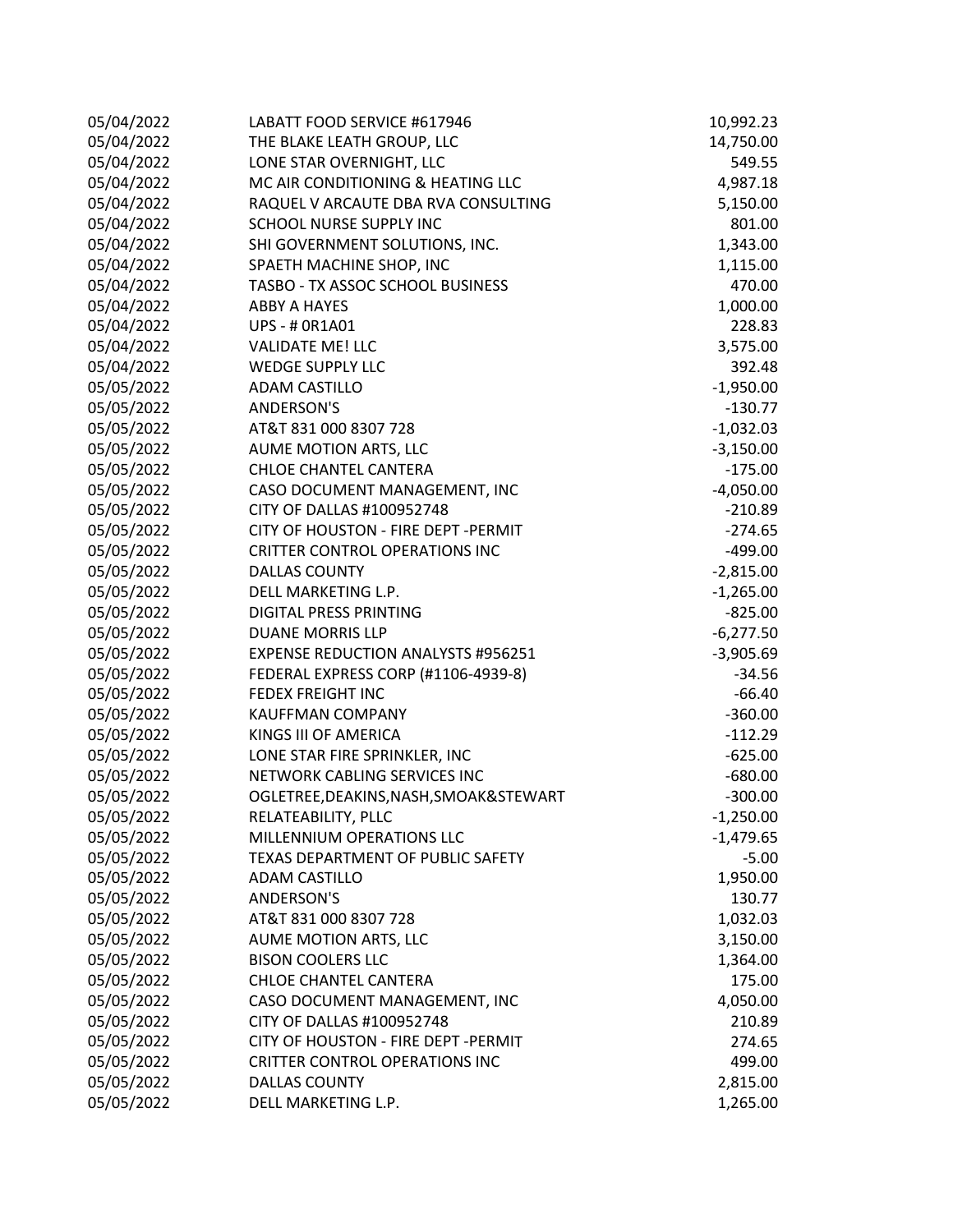| 05/05/2022 | DIGITAL PRESS PRINTING                    | 825.00      |
|------------|-------------------------------------------|-------------|
| 05/05/2022 | <b>DUANE MORRIS LLP</b>                   | 6,277.50    |
| 05/05/2022 | <b>EXPENSE REDUCTION ANALYSTS #956251</b> | 3,905.69    |
| 05/05/2022 | FEDERAL EXPRESS CORP (#1106-4939-8)       | 34.56       |
| 05/05/2022 | <b>FEDEX FREIGHT INC</b>                  | 66.40       |
| 05/05/2022 | <b>KAUFFMAN COMPANY</b>                   | 360.00      |
| 05/05/2022 | KINGS III OF AMERICA                      | 112.29      |
| 05/05/2022 | LONE STAR FIRE SPRINKLER, INC             | 625.00      |
| 05/05/2022 | <b>NCS PEARSON, INC</b>                   | 4,115.00    |
| 05/05/2022 | NETWORK CABLING SERVICES INC              | 680.00      |
| 05/05/2022 | OGLETREE, DEAKINS, NASH, SMOAK& STEWART   | 300.00      |
| 05/05/2022 | RELATEABILITY, PLLC                       | 1,250.00    |
| 05/05/2022 | MILLENNIUM OPERATIONS LLC                 | 1,479.65    |
| 05/05/2022 | TEXAS DEPARTMENT OF PUBLIC SAFETY         | 5.00        |
| 05/05/2022 | THEMEWORKS INC DBA TROPHIES INC           | 600.20      |
| 05/05/2022 | ADT SECURITY CORPORATION, THE             | 30.95       |
| 05/05/2022 | AMAZON CAPITAL SERVICES, INC              | 146.87      |
| 05/05/2022 | BAYLOR SCOTT & WHITE HEALTH & WELLN       | 28,900.00   |
| 05/05/2022 | DFA DAIRY BRANDS CORPORATE, LLC           | 41.38       |
| 05/05/2022 | <b>ALBA MARRERO</b>                       | 318.38      |
| 05/05/2022 | AVA MICHELLE LOVE                         | 24.58       |
| 05/05/2022 | JUANITA PROA BETANCOURT                   | 187.72      |
| 05/05/2022 | <b>CANDICE D JONES</b>                    | 83.88       |
| 05/05/2022 | <b>CATHERINE ANNE DUNNET</b>              | 41.42       |
| 05/05/2022 | DANIEL MARK CAHALEN                       | 364.39      |
| 05/05/2022 | DARREN S MCCONNELL                        | 110.33      |
| 05/05/2022 | DONNALAIA SHANAE CASH                     | 118.82      |
| 05/05/2022 | ELISA CANTERA                             | 1,558.12    |
| 05/05/2022 | <b>ELSIE NOEMI OSBORN</b>                 | 226.38      |
| 05/05/2022 | <b>ERICK HERNANDEZ</b>                    | 160.00      |
| 05/05/2022 | FELIPE H SUAZO                            | 44.92       |
| 05/05/2022 | <b>GERARDO RAUL FLORES</b>                | 256.38      |
| 05/05/2022 | <b>GLENDA GADLIN</b>                      | 399.62      |
| 05/05/2022 | <b>ERICA MARIE HEFNER</b>                 | 864.00      |
| 05/05/2022 | HIGINIO GUADALUPE GARCIA                  | 160.00      |
| 05/05/2022 | <b>JOSE M VENTURA GARCIA</b>              | 47.67       |
| 05/05/2022 | <b>KELLY D YANCY</b>                      | 51.94       |
| 05/05/2022 | EVA ALICIA KEY                            | 431.78      |
| 05/05/2022 | <b>ELDRIDGE D MOORE</b>                   | 305.50      |
| 05/05/2022 | <b>NAOMI PHILLIPS JONES</b>               | 183.95      |
| 05/05/2022 | <b>GINA LATRICE PHILLIPS</b>              | 1,436.17    |
| 05/05/2022 | <b>GINA LATRICE PHILLIPS</b>              | $-1,436.17$ |
| 05/05/2022 | JOY KAVOSA SHAZIMA                        | 33.59       |
| 05/05/2022 | <b>VINETTA WILLIAMS THOMPSON</b>          | 87.76       |
| 05/05/2022 | <b>WILLIE FRANK GOODIN</b>                | 43.30       |
| 05/05/2022 | NATALIE RACHELLE CARPENTER                | 1,169.79    |
| 05/05/2022 | PAMELA COYE DUBE                          | 515.89      |
| 05/06/2022 | STAPLES (ACCT #1006745 / #1007486)        | 279.72      |
| 05/11/2022 | ANDREA C. RAYE                            | 130.00      |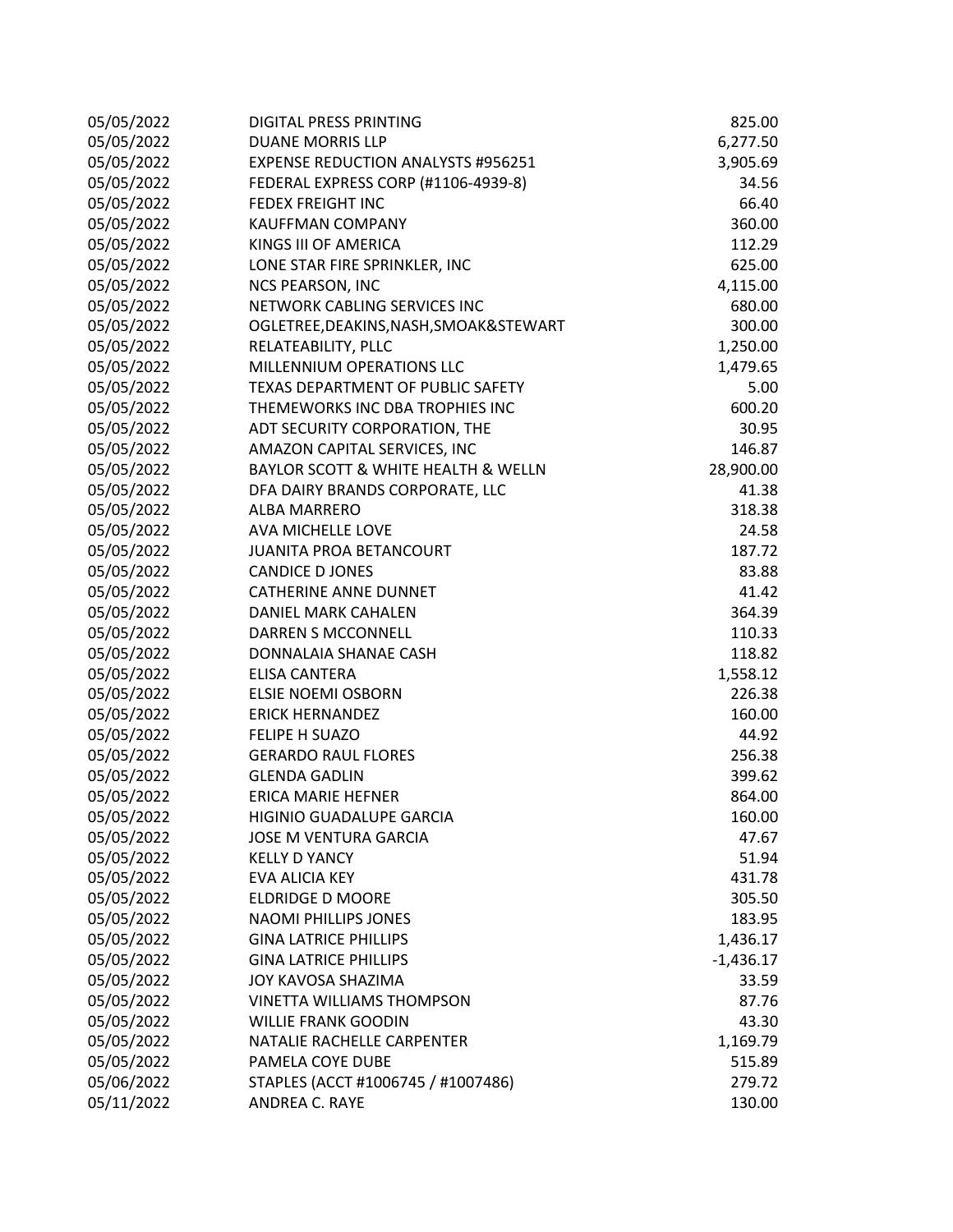| 05/11/2022 | AT&T 057 320 4004 001               | 25.29       |
|------------|-------------------------------------|-------------|
| 05/11/2022 | BUECHLER & ASSOCIATES, P.C.         | 3,708.33    |
| 05/11/2022 | <b>DALLAS COUNTY</b>                | 4,005.00    |
| 05/11/2022 | DELL MARKETING L.P.                 | 1,265.00    |
| 05/11/2022 | <b>DIGITAL PRESS PRINTING</b>       | 788.40      |
| 05/11/2022 | <b>BLACK FOREST CC HOTEL LLC</b>    | 2,480.00    |
| 05/11/2022 | SBCO-BRIE AUSTIN OPERATING COMPANY  | 5,790.12    |
| 05/11/2022 | SBCO-BRIE AUSTIN OPERATING COMPANY  | $-5,790.12$ |
| 05/11/2022 | TALX CORPORATION DBA EQUIFAX        | 106.55      |
| 05/11/2022 | <b>GOLD STAR FOODS, INC</b>         | 153.14      |
| 05/11/2022 | HOUSTON INDEPENDENT SCHOOL DISTRICT | 9.57        |
| 05/11/2022 | LISTENERS ON CALL, INC              | 1,198.00    |
| 05/11/2022 | QUADIENT LEASING USA, INC           | 6,757.20    |
| 05/11/2022 | R.M. WOODS, INC. DBA DRANE RANGER   | 1,128.40    |
| 05/11/2022 | REGION 10 EDUCATION SERVICE CENTER  | 3,000.00    |
| 05/11/2022 | VERIZON WIRELESS #522559526-00001   | 12,802.27   |
| 05/11/2022 | <b>WESTERN WATER CONSULTANTS</b>    | 610.00      |
| 05/11/2022 | <b>AQUANETTA PARKER</b>             | 58.99       |
| 05/11/2022 | KIMBERLY JOY CHESNEY                | 522.70      |
| 05/11/2022 | DAWN MARIE MACE                     | 16.44       |
| 05/11/2022 | <b>ERICA MARIE HEFNER</b>           | 96.35       |
| 05/11/2022 | <b>HENRY HERNANDEZ</b>              | 886.69      |
| 05/11/2022 | <b>HIEU T NGUYEN</b>                | 105.94      |
| 05/11/2022 | <b>JAMIE RAE WARNER</b>             | 109.50      |
| 05/11/2022 | SHANNA JO JONES                     | 60.66       |
| 05/11/2022 | LAKITA UGOCHI OKERE                 | 68.56       |
| 05/11/2022 | <b>STEVE MENDES PEREIRA</b>         | 78.74       |
| 05/11/2022 | <b>GINA LATRICE PHILLIPS</b>        | 576.64      |
| 05/11/2022 | <b>CAROL NANETTE SMITH</b>          | 174.46      |
| 05/11/2022 | JAMIE SUSTAITA TOVAR JR             | 17.15       |
| 05/11/2022 | <b>STACY L VENSON</b>               | 384.64      |
| 05/11/2022 | UNIVERSAL PROTECTION SERVICE, LP    | 77,657.20   |
| 05/11/2022 | AMAZON CAPITAL SERVICES, INC        | 1,035.83    |
| 05/11/2022 | AMERICA'S BEST VACUUM SERVICE LLC   | 409.00      |
| 05/11/2022 | BAYLOR SCOTT & WHITE HEALTH & WELLN | 7,650.00    |
| 05/11/2022 | CENTRE TECHNOLOGIES, INC            | 24,171.00   |
| 05/11/2022 | <b>CROSS COUNTRY STAFFING, INC</b>  | 15,979.05   |
| 05/11/2022 | DATAMAX INC                         | 5,286.40    |
| 05/11/2022 | DFA DAIRY BRANDS CORPORATE, LLC     | 1,895.57    |
| 05/11/2022 | DIAGNOSTIC ASSESSMENT SERVICES      | 9,055.00    |
| 05/11/2022 | FORTE DFW LLC                       | 208.62      |
| 05/11/2022 | TECHNOLOGY ASSETS DBA GLOBAL ASSET  | 671.00      |
| 05/11/2022 | HD SUPPLY FACILITIES MAINTENANCE    | 187.56      |
| 05/11/2022 | PARVIN & ASSOCIATES                 | 3,100.00    |
| 05/11/2022 | LABATT FOOD SERVICE #617946         | 12,694.84   |
| 05/11/2022 | LEXISNEXIS RISK DATA MANAGEMENT INC | 332.18      |
| 05/11/2022 | LONE STAR OVERNIGHT, LLC            | 648.37      |
| 05/11/2022 | <b>MAKSE GROUP LLC</b>              | 123.75      |
| 05/11/2022 | MIDWEST BUILDING MAINTENANCE, INC.  | 39,000.00   |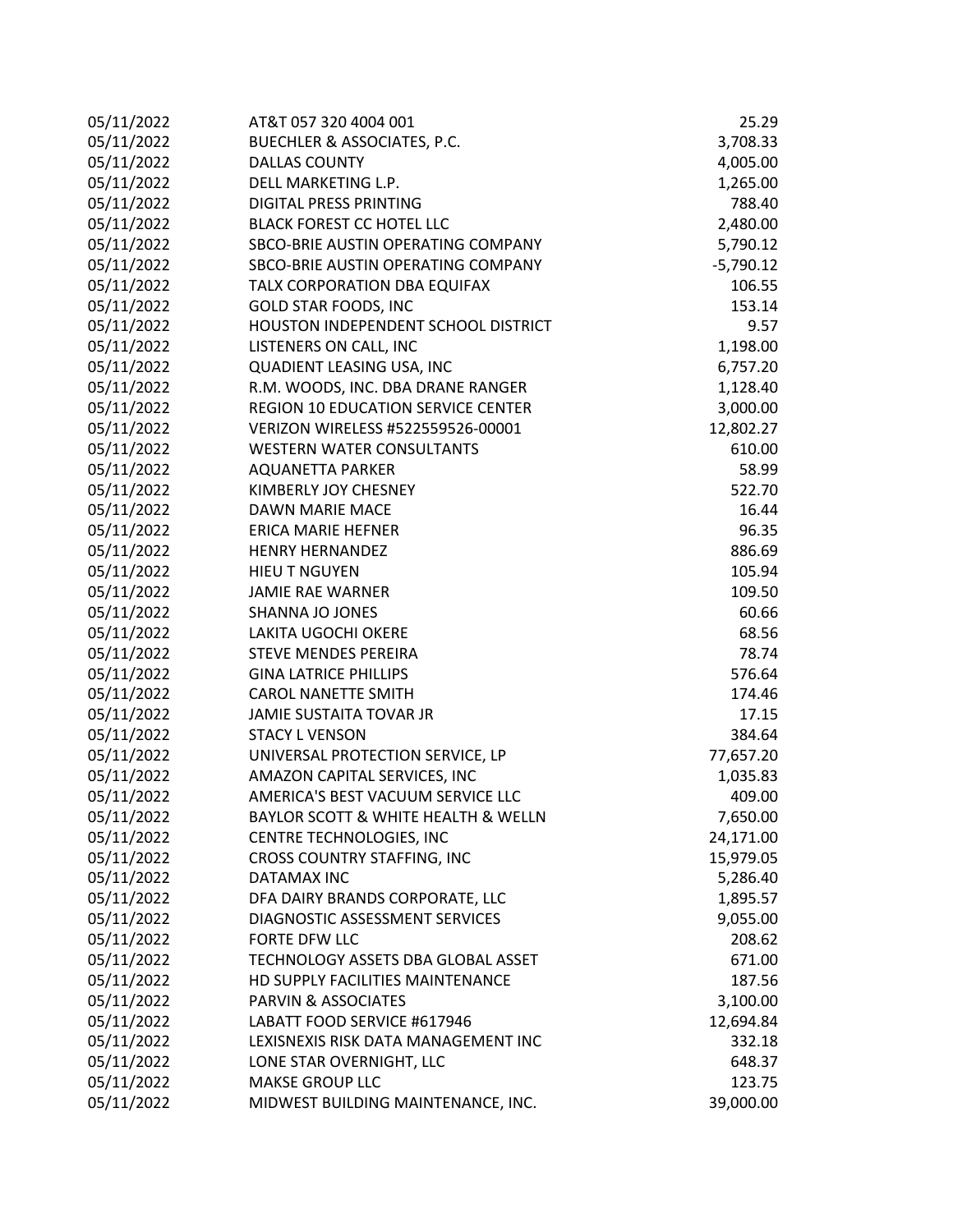| 05/11/2022 | PRECISION BUSINESS MACHINES, INC.         | 17,289.00 |
|------------|-------------------------------------------|-----------|
| 05/11/2022 | SHI GOVERNMENT SOLUTIONS, INC.            | 708.68    |
| 05/11/2022 | TASBO - TX ASSOC SCHOOL BUSINESS          | 3,345.00  |
| 05/11/2022 | <b>ABBY A HAYES</b>                       | 1,000.00  |
| 05/11/2022 | SBCO-BRIE AUSTIN OPERATING COMPANY        | 5,790.12  |
| 05/12/2022 | THOMAS D POWERS, CHAPTER 13 TRUSTEE       | 593.00    |
| 05/12/2022 | WILLIAM HEITKAMP, CHAPTER 13 TRUSTE       | 1,102.50  |
| 05/12/2022 | LOUISIANA CENTRALIZED COLLECTION UN       | 105.00    |
| 05/12/2022 | UNITED STATES TREASURY, TEXAS             | 100.00    |
| 05/12/2022 | CD-AT&T                                   | 30,135.32 |
| 05/12/2022 | <b>CD-ATMOS</b>                           | 10,191.78 |
| 05/12/2022 | <b>CD-CENTERPOINT ENERGY</b>              | 201.56    |
| 05/12/2022 | <b>CD-CITY OF AUSTIN-WATER</b>            | 3,672.71  |
| 05/12/2022 | <b>CD-CITY OF DALLAS-WATER</b>            | 2,047.69  |
| 05/12/2022 | <b>CD-CITY OF FTW-WATER</b>               | 1,214.58  |
| 05/12/2022 | <b>CD-COMERICA CC FEE</b>                 | 50.00     |
| 05/12/2022 | <b>CD-CPS ENERGY</b>                      | 5,989.34  |
| 05/12/2022 | <b>CD-JUST ENERGY</b>                     | 1,283.25  |
| 05/12/2022 | <b>CD-NETTIME SOLUTIONS</b>               | 1,562.75  |
| 05/12/2022 | <b>CD-RELIANT</b>                         | 30,750.63 |
| 05/12/2022 | <b>CD-REPUBLIC SERVICES</b>               | 5,503.05  |
| 05/12/2022 | <b>CD-SAN ANTONIO-WATER</b>               | 609.23    |
| 05/12/2022 | <b>CD-TIME WARNER</b>                     | 4,197.72  |
| 05/12/2022 | <b>CD-TX GAS SERVICE</b>                  | 448.48    |
| 05/12/2022 | <b>CD-WASTE MANAGEMENT</b>                | 3,809.35  |
| 05/12/2022 | TEXAS STATE DISBURSEMENT UNIT             | 9,937.81  |
| 05/12/2022 | <b>WASHINGTON STATE SUPPORT REGISTRY</b>  | 177.00    |
| 05/18/2022 | TX DEPT LICENSING AND REGULATION          | $-20.00$  |
| 05/18/2022 | SHANA LISA MCGEE                          | 470.96    |
| 05/18/2022 | <b>ADAM CASTILLO</b>                      | 1,950.00  |
| 05/18/2022 | AT&T 030 522 3609 001                     | 31.30     |
| 05/18/2022 | AT&T 817 334 7965 028 3                   | 183.84    |
| 05/18/2022 | AT&T 817 423 8246 969 9                   | 285.76    |
| 05/18/2022 | AT&T 817 885 7923 133 5                   | 101.92    |
| 05/18/2022 | AT&T LONG DISTANCE #807063221             | 63.08     |
| 05/18/2022 | <b>NATASHA DIAZ</b>                       | 3,611.00  |
| 05/18/2022 | BARNES & NOBLE INC (LINCOLN PARK)         | 1,644.00  |
| 05/18/2022 | <b>RETTA JONES</b>                        | 6,267.83  |
| 05/18/2022 | <b>CITY OF HOUSTON WATER DEPT</b>         | 364.42    |
| 05/18/2022 | CITY OF HOUSTON, SIGN ADMIN.              | 456.96    |
| 05/18/2022 | <b>COOPER, SHEDRICK</b>                   | 400.00    |
| 05/18/2022 | DALLAS MORNING NEWS MEDIA #10012738       | 779.00    |
| 05/18/2022 | DELL MARKETING L.P.                       | 1,823.30  |
| 05/18/2022 | <b>EXPENSE REDUCTION ANALYSTS #956251</b> | 44,855.50 |
| 05/18/2022 | EXPLORELEARNING, LLC                      | 18,750.00 |
| 05/18/2022 | FEDERAL EXPRESS CORP (#1106-4939-8)       | 118.03    |
| 05/18/2022 | IMAGENET CONSULTING, LLC                  | 1,696.84  |
| 05/18/2022 | <b>IRON MOUNTAIN RECORDS MANAGEMENT</b>   | 1,832.40  |
| 05/18/2022 | METROPOLITAN TRANSIT AUTHORITY-HOU        | 3,712.00  |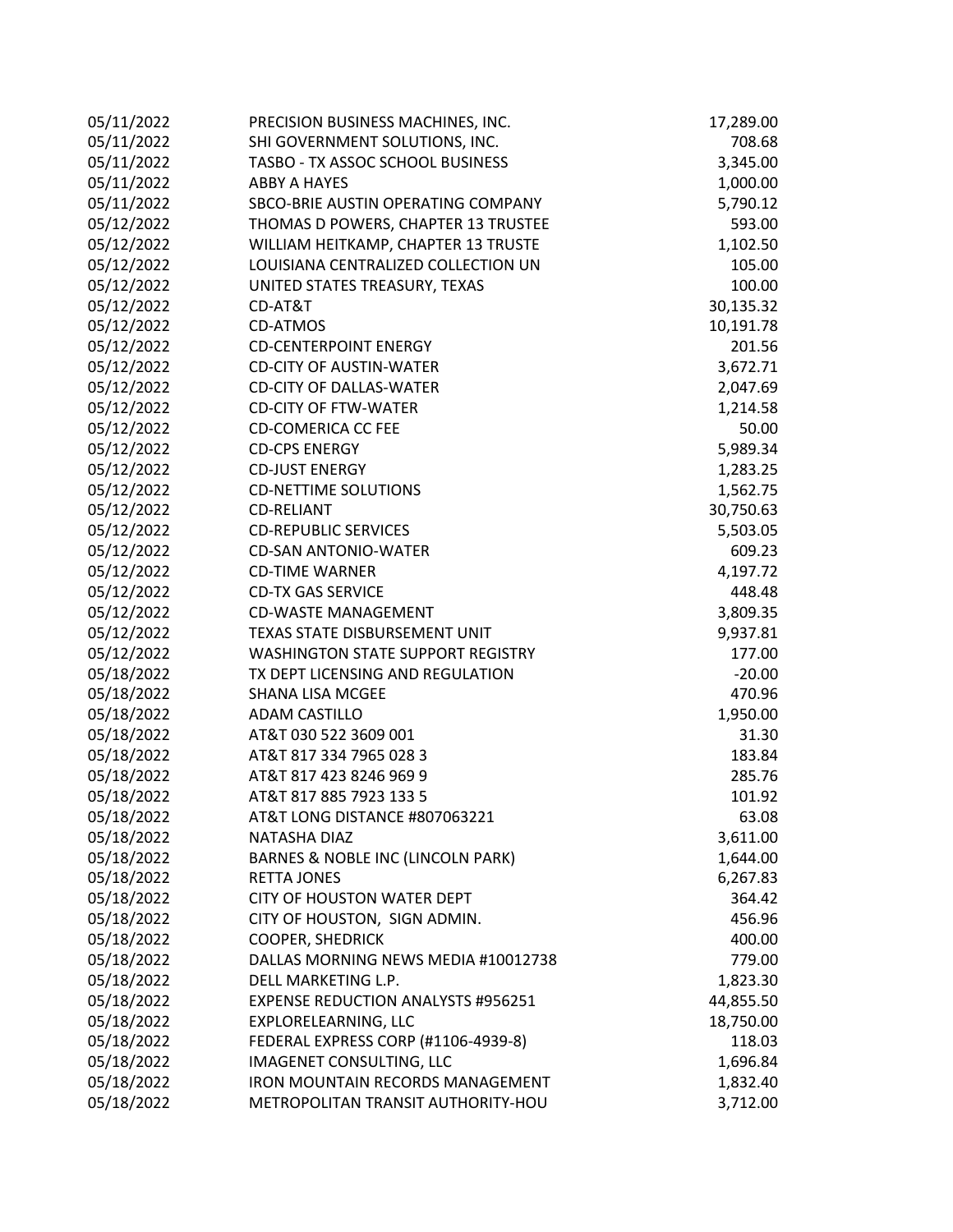| 05/18/2022 | PRESENCELEARNING, INC               | 1,251.95   |
|------------|-------------------------------------|------------|
| 05/18/2022 | REGION 13 EDUCATION SERVICE CENTER  | 1,100.00   |
| 05/18/2022 | RJ ROBERTS AND COMPANY              | 1,712.14   |
| 05/18/2022 | ROTO-ROOTER                         | 1,764.75   |
| 05/18/2022 | SAN ANTONIO FOOD BANK INC - 5C0044  | 101.55     |
| 05/18/2022 | TDINDUSTRIES, INC                   | 2,167.51   |
| 05/18/2022 | SEDELIA LEONELA AGUINAGA            | 229.20     |
| 05/18/2022 | <b>AQUANETTA PARKER</b>             | 143.45     |
| 05/18/2022 | JUANITA PROA BETANCOURT             | 606.16     |
| 05/18/2022 | <b>BRETT HAZZARD</b>                | 2,695.23   |
| 05/18/2022 | <b>STACEY NICOLE CARROLL</b>        | 194.01     |
| 05/18/2022 | NOCKAMURY M COLEMAN                 | 29.00      |
| 05/18/2022 | <b>ERICK HERNANDEZ</b>              | 172.50     |
| 05/18/2022 | VALERIA MONSERRAT ESCALANTE SANDOVA | 217.10     |
| 05/18/2022 | ERICA MARIE HEFNER                  | 573.85     |
| 05/18/2022 | HIGINIO GUADALUPE GARCIA            | 172.50     |
| 05/18/2022 | PATRICE MICHELLLE HILSON            | 310.03     |
| 05/18/2022 | <b>JOSEPH MICHAEL MENA</b>          | 345.00     |
| 05/18/2022 | EVA ALICIA KEY                      | 427.60     |
| 05/18/2022 | <b>MARIA V CORCHADO</b>             | 229.20     |
| 05/18/2022 | <b>MARTIN L DONALD</b>              | 374.36     |
| 05/18/2022 | JOHN BARNEY MATTHEWS JR             | 945.00     |
| 05/18/2022 | <b>MORNEY DUNCAN</b>                | 260.93     |
| 05/18/2022 | <b>LAKITA UGOCHI OKERE</b>          | 68.56      |
| 05/18/2022 | ADT SECURITY CORPORATION, THE       | 4,900.00   |
| 05/18/2022 | BLACK ACADEMY OF ARTS AND LETTERS   | 2,630.00   |
| 05/18/2022 | CENTRE TECHNOLOGIES, INC            | 5,841.15   |
| 05/18/2022 | CITY WIDE FRANCHISE COMPANY INC     | 121,903.93 |
| 05/18/2022 | CROSS COUNTRY STAFFING, INC         | 18,742.85  |
| 05/18/2022 | DATA PROJECTIONS, INC               | 76.00      |
| 05/18/2022 | DATAMAX INC                         | 3,014.97   |
| 05/18/2022 | DFA DAIRY BRANDS CORPORATE, LLC     | 1,282.96   |
| 05/18/2022 | DIAGNOSTIC ASSESSMENT SERVICES      | 18,131.55  |
| 05/18/2022 | <b>DSS-FIRE INCORPORATED</b>        | 625.00     |
| 05/18/2022 | ECONOMY EXPRESS, LLC                | 1,040.00   |
| 05/18/2022 | <b>EMERICO PEREZ</b>                | 1,160.00   |
| 05/18/2022 | FORT WORTH TRANSPORTATION AUTHORITY | 3,800.00   |
| 05/18/2022 | HD SUPPLY FACILITIES MAINTENANCE    | 2,358.62   |
| 05/18/2022 | H-E-B CREDIT RECEIVABLES DEPT 308   | 609.79     |
| 05/18/2022 | J S MECHANICAL INC                  | 12,763.21  |
| 05/18/2022 | LABATT FOOD SERVICE #617946         | 2,970.41   |
| 05/18/2022 | MASSEY SERVICES, INC                | 2,848.10   |
| 05/18/2022 | COUSIN'S WATERPROOFING, LLC         | 950.00     |
| 05/18/2022 | <b>SCHOOL NURSE SUPPLY INC</b>      | 801.00     |
| 05/18/2022 | SHI GOVERNMENT SOLUTIONS, INC.      | 596.75     |
| 05/18/2022 | SONIA MATA-LOZANO                   | 4,000.00   |
| 05/18/2022 | <b>SUSAN TIMS</b>                   | 8,266.25   |
| 05/18/2022 | TASBO - TX ASSOC SCHOOL BUSINESS    | 940.00     |
| 05/18/2022 | <b>TIFFANY RENE SIMON</b>           | 480.00     |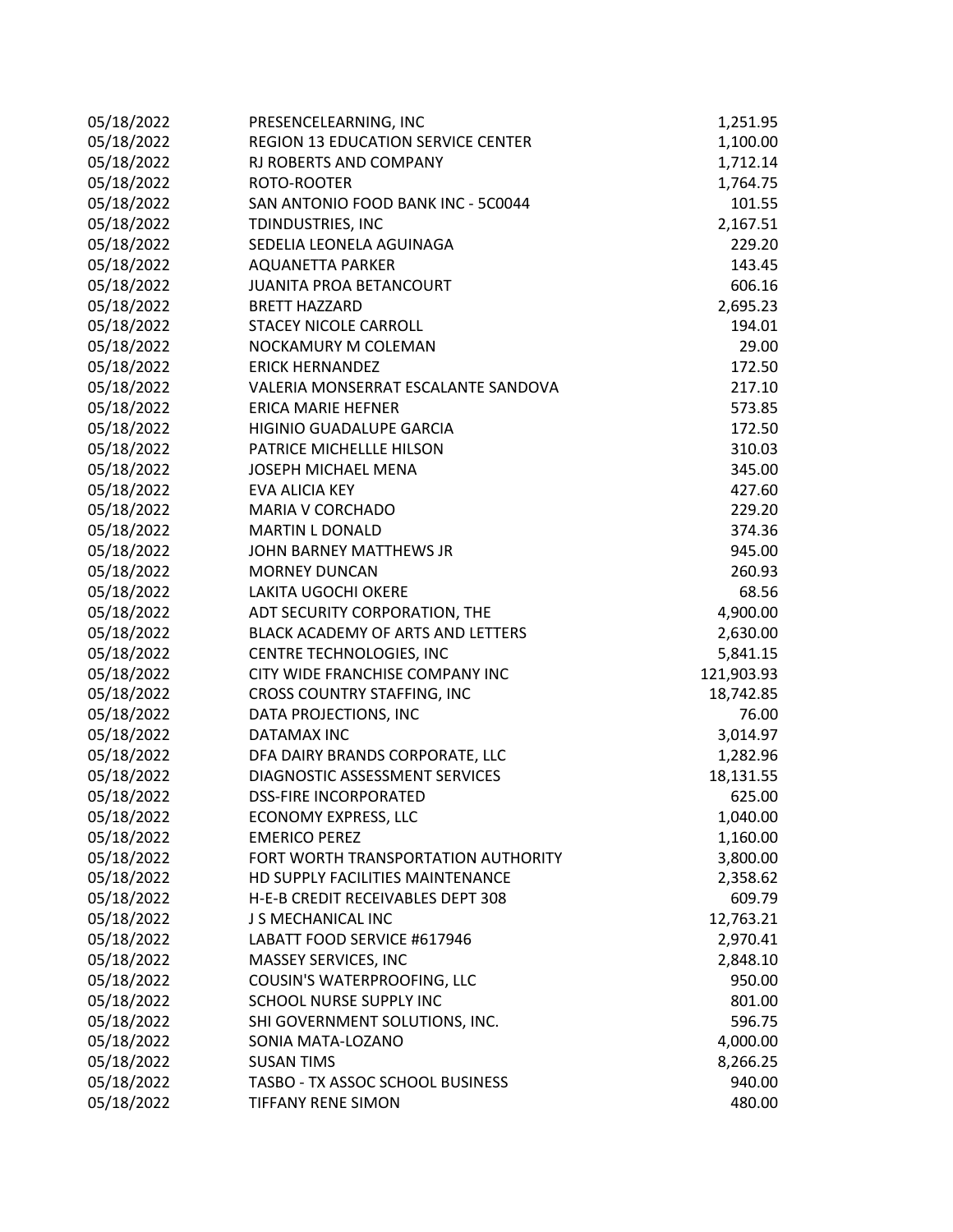| 05/18/2022 | TK ELEVATOR CORPORATION                   | 6,840.00    |
|------------|-------------------------------------------|-------------|
| 05/18/2022 | <b>WALLS PRINTING COMPANY</b>             | 2,877.00    |
| 05/19/2022 | <b>ANTHONY CLAY MOTEN</b>                 | 1,035.31    |
| 05/20/2022 | PRESENCELEARNING, INC                     | $-536.50$   |
| 05/20/2022 | PRESENCELEARNING, INC                     | $-1,251.95$ |
| 05/24/2022 | <b>ANTHONY CLAY MOTEN</b>                 | $-1,035.31$ |
| 05/24/2022 | <b>ANTHONY CLAY MOTEN</b>                 | 1,968.44    |
| 05/25/2022 | 4IMPRINT, INC                             | 268.41      |
| 05/25/2022 | ALOE SOFTWARE GROUP LLC                   | 1,850.00    |
| 05/25/2022 | <b>ANDERSON'S</b>                         | 1,719.75    |
| 05/25/2022 | ANDREA C. RAYE                            | 130.00      |
| 05/25/2022 | AT&T 972 277 4294 603 4                   | 149.16      |
| 05/25/2022 | BARNES & NOBLE INC (LINCOLN PARK)         | 786.18      |
| 05/25/2022 | SAMANTHA SANCHEZ                          | 575.00      |
| 05/25/2022 | MICHELLE S DANIELS                        | 500.00      |
| 05/25/2022 | <b>MARLO MARTINEZ</b>                     | 600.00      |
| 05/25/2022 | <b>EXPENSE REDUCTION ANALYSTS #956251</b> | 6,646.00    |
| 05/25/2022 | <b>EYE CAPITOL</b>                        | 125.00      |
| 05/25/2022 | FEDERAL EXPRESS CORP (#1106-4939-8)       | 29.53       |
| 05/25/2022 | HERNANDEZ, ROBERTO                        | 1,910.00    |
| 05/25/2022 | LYNN PINKER HURST & SCHWEGMANN, LLP       | 8,015.94    |
| 05/25/2022 | LYNNETTE CRUSE TAX ASSESSOR/COLLECT       | 285.16      |
| 05/25/2022 | DWAYNE E MITCHELL DBA NEXT EPISODE        | 600.00      |
| 05/25/2022 | PRESENCELEARNING, INC                     | 1,788.45    |
| 05/25/2022 | REGION 10 EDUCATION SERVICE CENTER        | 19,269.00   |
| 05/25/2022 | ROTO-ROOTER                               | 742.50      |
| 05/25/2022 | RYDER TRUCK RENTAL, INC                   | 2,640.27    |
| 05/25/2022 | SCHULMAN LOPEZ HOFFER&ADELSTEIN LLP       | 1,137.50    |
| 05/25/2022 | TCSAAL-TX CHARTER SCHOOL ACADEMIC         | 3,700.00    |
| 05/25/2022 | TEXAS DEPARTMENT OF PUBLIC SAFETY         | 28.00       |
| 05/25/2022 | ADT SECURITY CORPORATION, THE             | 409.44      |
| 05/25/2022 | UNIVERSAL PROTECTION SERVICE, LP          | 79,565.13   |
| 05/25/2022 | ARVELL LYNN DEHART                        | 4,500.00    |
| 05/25/2022 | <b>BULL SHIRTS INC</b>                    | 1,587.26    |
| 05/25/2022 | <b>CROSS COUNTRY STAFFING, INC</b>        | 1,600.00    |
| 05/25/2022 | <b>DATAMAX INC</b>                        | 734.96      |
| 05/25/2022 | DAWN ANNE HAFLING-MAGERS                  | 587.50      |
| 05/25/2022 | DFA DAIRY BRANDS CORPORATE, LLC           | 2,088.66    |
| 05/25/2022 | DIAGNOSTIC ASSESSMENT SERVICES            | 9,193.27    |
| 05/25/2022 | FMC FAMILY AND COMMUNITY SERVICES         | 5,000.00    |
| 05/25/2022 | HD SUPPLY FACILITIES MAINTENANCE          | 141.28      |
| 05/25/2022 | INDIAN PENTECOSTAL CHURCH HEBRON DA       | 29,000.00   |
| 05/25/2022 | <b>KELLY SERVICES, INC</b>                | 39,816.55   |
| 05/25/2022 | LABATT FOOD SERVICE #617946               | 7,358.97    |
| 05/25/2022 | LONE STAR OVERNIGHT, LLC                  | 850.42      |
| 05/25/2022 | RICHARD M. NICHOLS P.C.                   | 13,000.00   |
| 05/25/2022 | TASBO - TX ASSOC SCHOOL BUSINESS          | 1,125.00    |
| 05/25/2022 | <b>WEDGE SUPPLY LLC</b>                   | 126.22      |
| 05/25/2022 | APRIL KRISTENE LEMMONS                    | 74.38       |